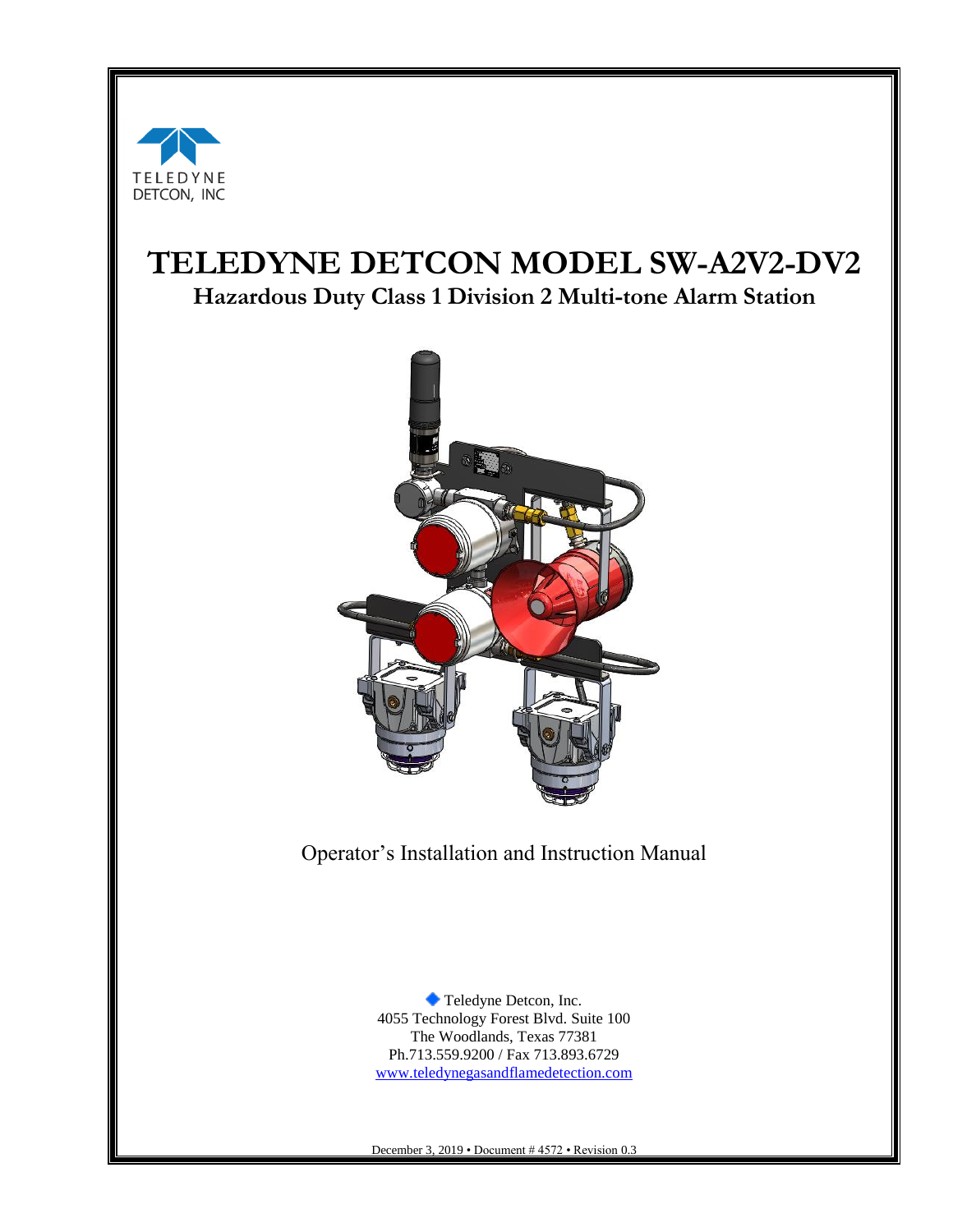

This page left intentionally blank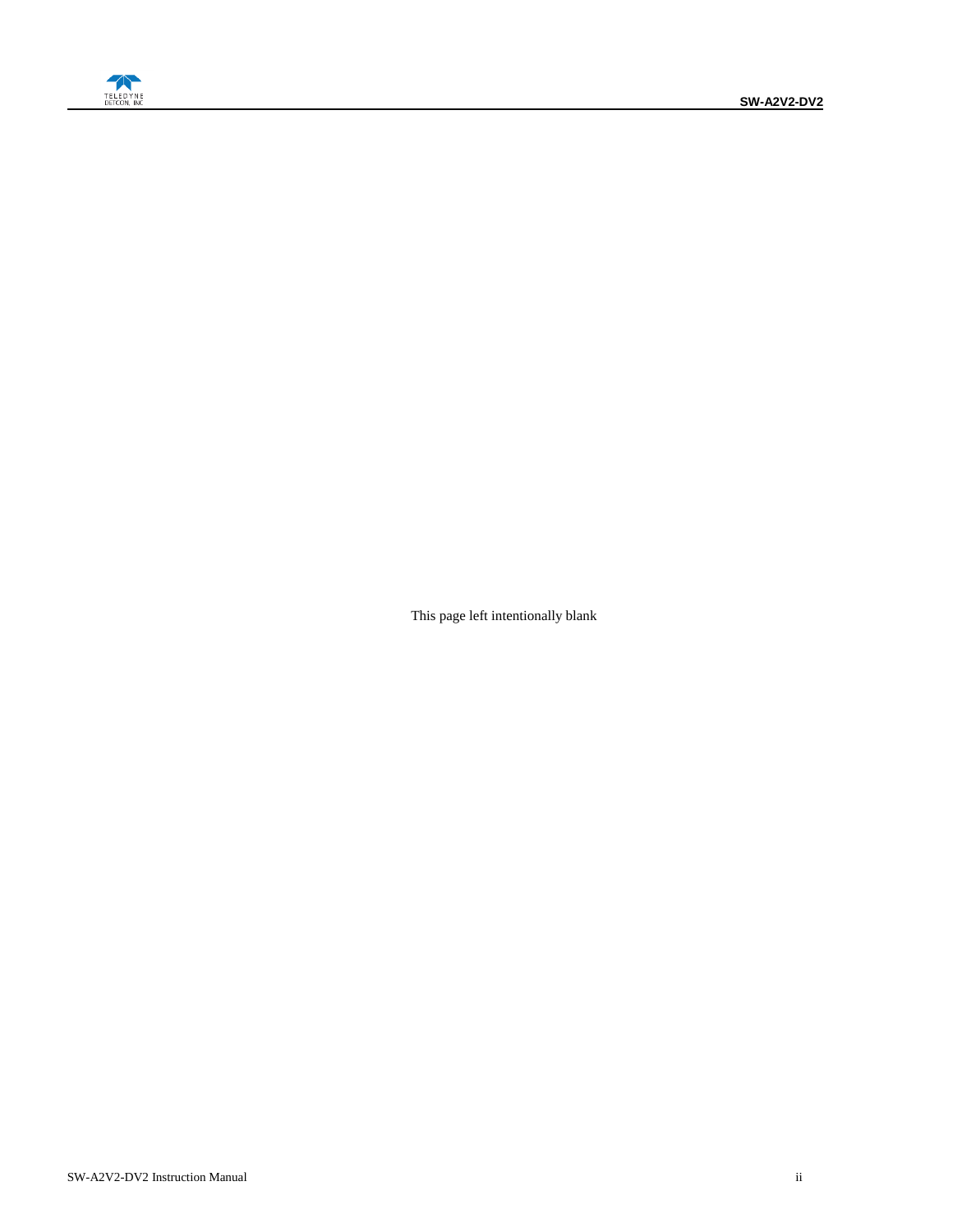



### **Table of Contents**

| 1.0 |  |
|-----|--|
| 1.1 |  |
| 1.2 |  |
| 1.3 |  |
| 1.4 |  |
| 1.5 |  |
| 2.0 |  |
| 3.0 |  |
| 3.1 |  |
| 3.2 |  |
| 4.0 |  |
| 4.1 |  |
| 5.0 |  |
| 6.0 |  |
| 7.0 |  |
| 8.0 |  |

### **Table of Figures**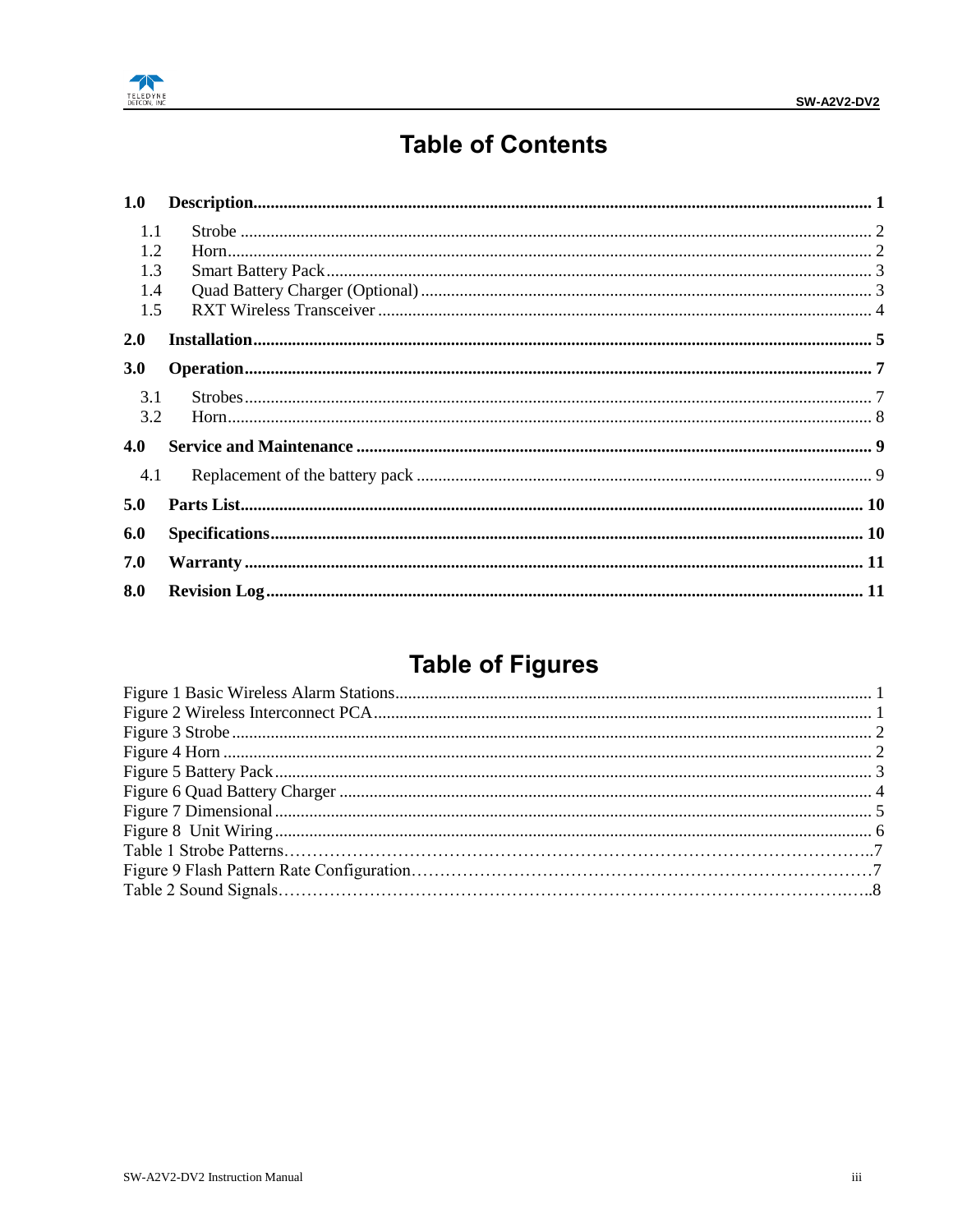

This page left intentionally blank

Shipping Address: 4055 Technology Forest Blvd. Suite 100, The Woodlands Texas 77381 Mailing Address: P.O. Box 8067, The Woodlands Texas 77387-8067 Phone: 713.559.9200 • Fax: 713.893.6729 • [www.teledynegasandflamedetection.com](http://www.teledynegasandflamedetection.com/)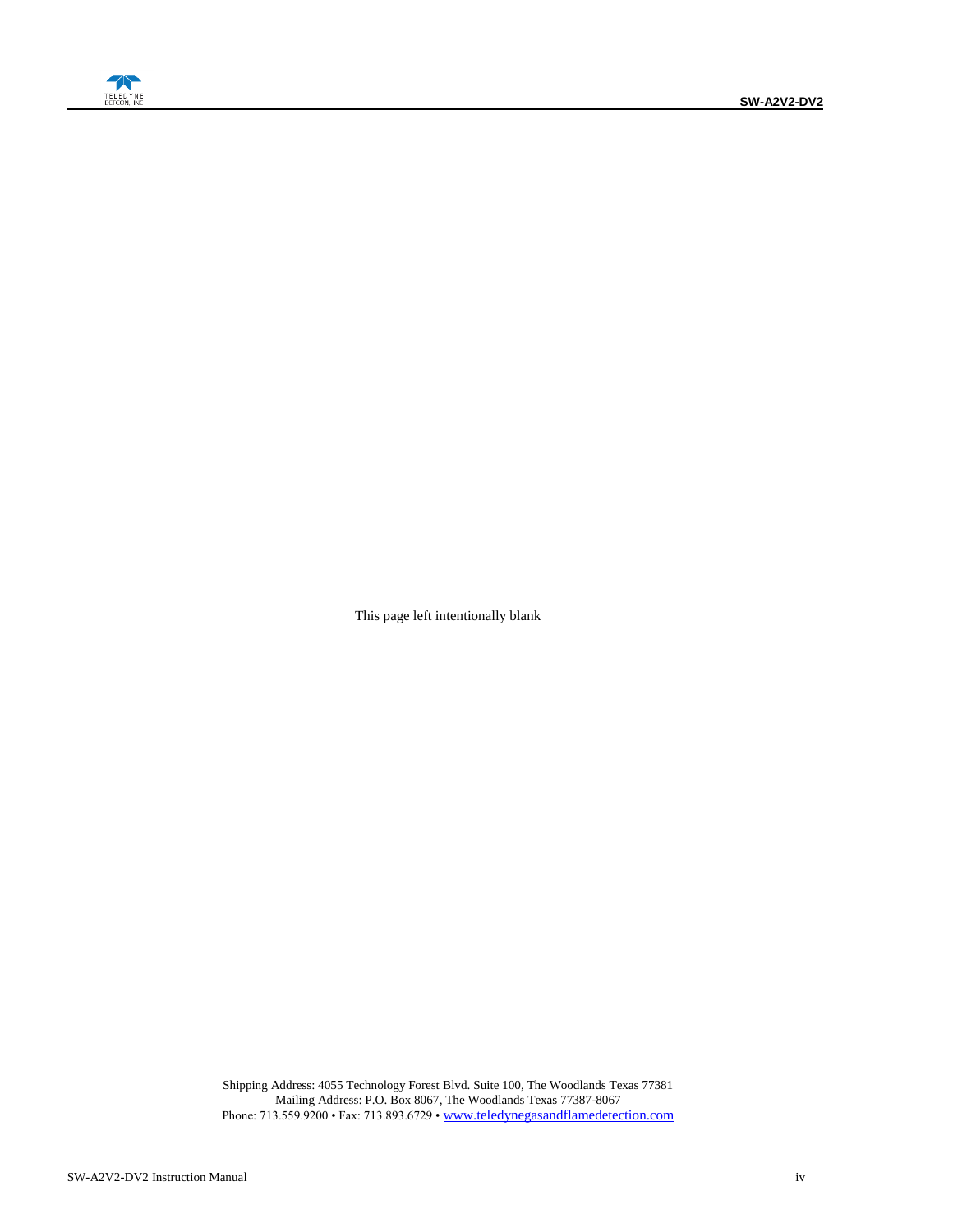

### <span id="page-4-0"></span>**1.0 Description**

The Teledyne Detcon SW-A2V2-DV2 Alarm Stations are wireless, battery powered alarm stations with a two Strobes and a Horn that can provide 2 of 32 possible alarm tones. The unit is designed for installation and use in corrosive work environments.



**Figure 1** Basic Wireless Alarm Stations

<span id="page-4-1"></span>The alarm station can be positioned almost anywhere, since the wireless ability of the unit means that there is no need for running conduit or outside connections. The alarm station is powered by two internal battery packs. Communication is performed via Detcon RXT-320 transceivers. Access to the unit is only necessary for general maintenance and battery exchange/recharge.

Internal wiring between components runs through the Wireless Alarm Interconnect PCA(s). This PCA controls the state of the alarms via communication with the Wireless Transceiver. When an alarm is triggered, the wireless transceiver will provide the interconnect PCA with the signal(s) necessary to activate the proper alarm(s).



<span id="page-4-2"></span>**Figure 2** Wireless Interconnect PCA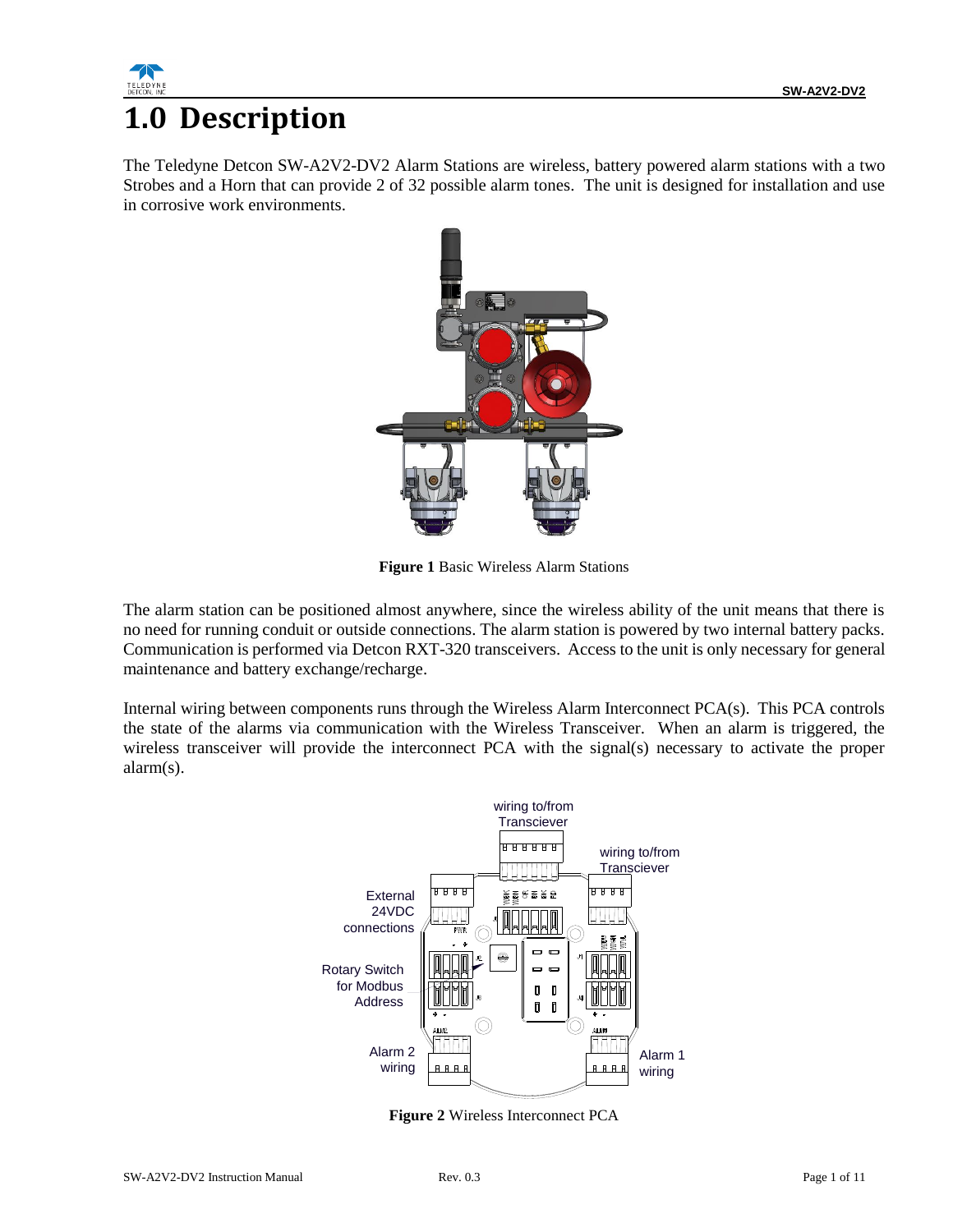

The RXT-320 Transceiver has a rotary switch on the Wireless Alarm Interconnect PCA that is used to set the Modbus Address of the alarm unit. Each Wireless Alarm Interconnect PCA must have a unique Modbus™ address to be recognized on the network. The alarm station address must be in the range of 0x80-0x8F. The dial on the PCA sets the last digit (LSD) of the address, the first digit of the address is fixed at '8' hex. The Modbus™ address of the Interconnect PCA is utilized for monitoring the Battery.

#### <span id="page-5-0"></span>**1.1 Strobe**

The alarm station warning light is configured with choice of dome colors such as amber, blue, clear, green, magenta, or red. Dome guard is included. The rugged warning light is specifically designed for hazardous locations or corrosive environments where a very bright visual signal is required.



**Figure 3** Strobe

### <span id="page-5-2"></span><span id="page-5-1"></span>**1.2 Horn**

This range of light weight all GRP, explosion proof sounders has been designed with high ingress protection to cope with the harsh environmental conditions found offshore and onshore in the oil, gas and petrochemical industries. The Horn is capable of producing up to  $125dB \tQ$  1m output dependent upon the tone settings (refer to the "Sound Signals" Table).

<span id="page-5-3"></span>

**Figure 4 Horn**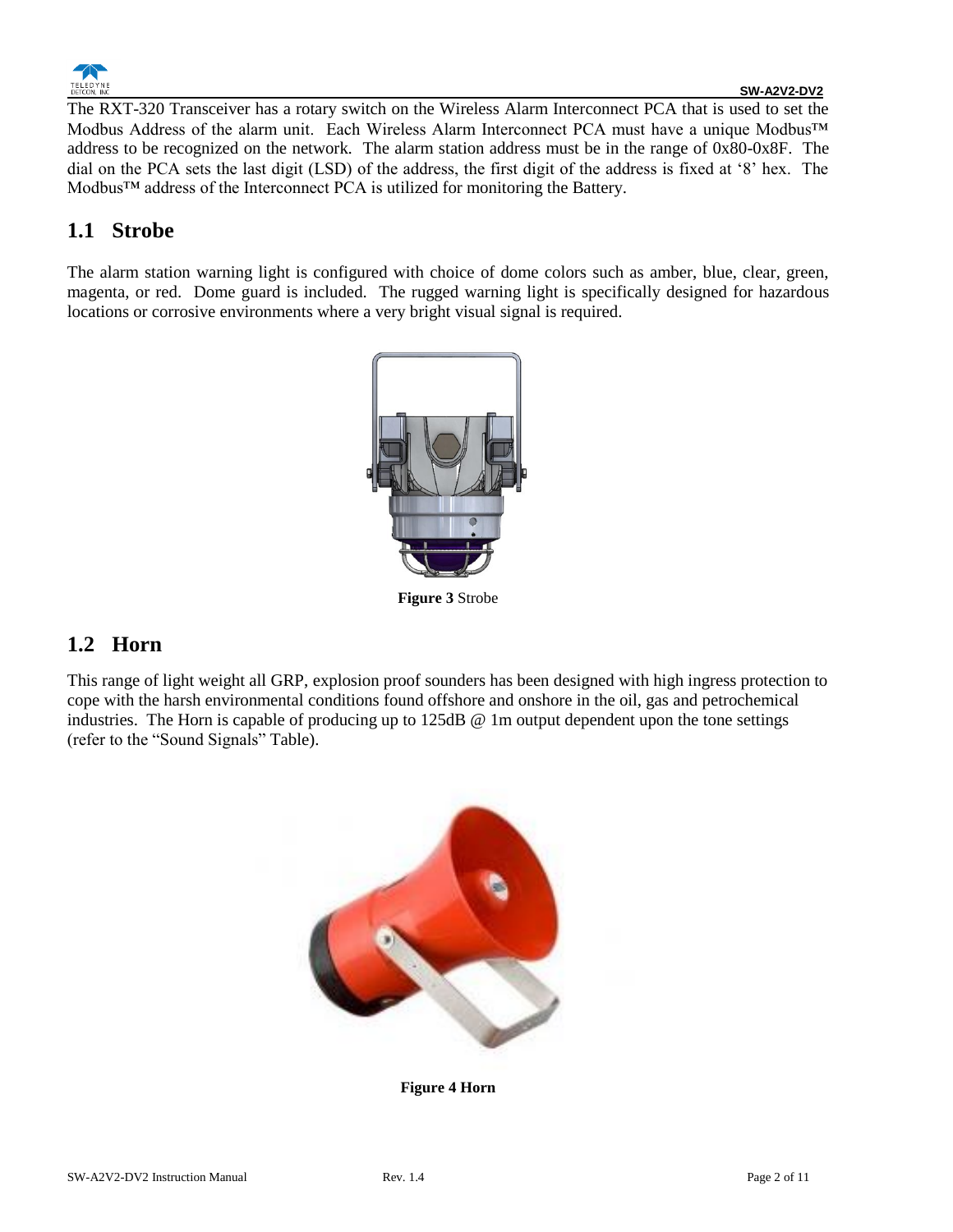

#### <span id="page-6-0"></span>**1.3 Smart Battery Pack**

The A2V1-DV2 and V2-DV2 Alarm Stations are powered by a battery pack that enables it to be remotely mounted without the need for external cabling.



**Figure 5** Battery Pack

<span id="page-6-2"></span>The 12V 2900mAh Smart Battery Pack (Teledyne Detcon's part number 976-0BP303-290) consists of rechargeable Lithium-Ion batteries and is equipped with integrated safety electronics that include a fuel gauge, voltage monitor, and current and temperature monitoring circuits. This "smart" circuitry continuously monitors the battery's condition and reports critical status information to the wireless transceiver via the Modbus™ registers. The battery packs are designed to plug into an 8-pin Beau connector on the Terminal Board that the sensor is connected to. The battery Pack and Terminal Board are housed and sealed in Teledyne Detcon's Class I Div 1 Aluminum Condulet to protect them from exposure to outside elements. Operating periods before recharge will vary based on alarm usage but can be as long as 5 months for the 12V 2900mAh battery pack. Improper use of the battery pack may be hazardous to personnel or the environment and will void the warranty.

#### <span id="page-6-1"></span>**1.4 Quad Battery Charger (Optional)**

Detcon's Smart Battery Pack can be charged as needed using Detcon's optional Quad Battery Charger which can charge up to four battery packs at one time. The Quad Battery Charger comes with a plug-in AC/DC adapter that plugs into a standard 120VAC outlet for power. The DC end of the adapter plugs into the DC power jack of the charger providing 24VDC. The Quad Battery Charger has four charging ports, each with 8-pin Beau connectors for battery pack connection. The ports and connectors are keyed to prevent incorrect positioning and connection. Each port has its own "FAULT" LED indicator and "CHARGE" LED indicator and will display either a red light or green light depending on the status of each battery being charged. Charging times will vary depending on the charge state of each battery pack, but a full charge of a depleted battery pack can take up to 24 hours.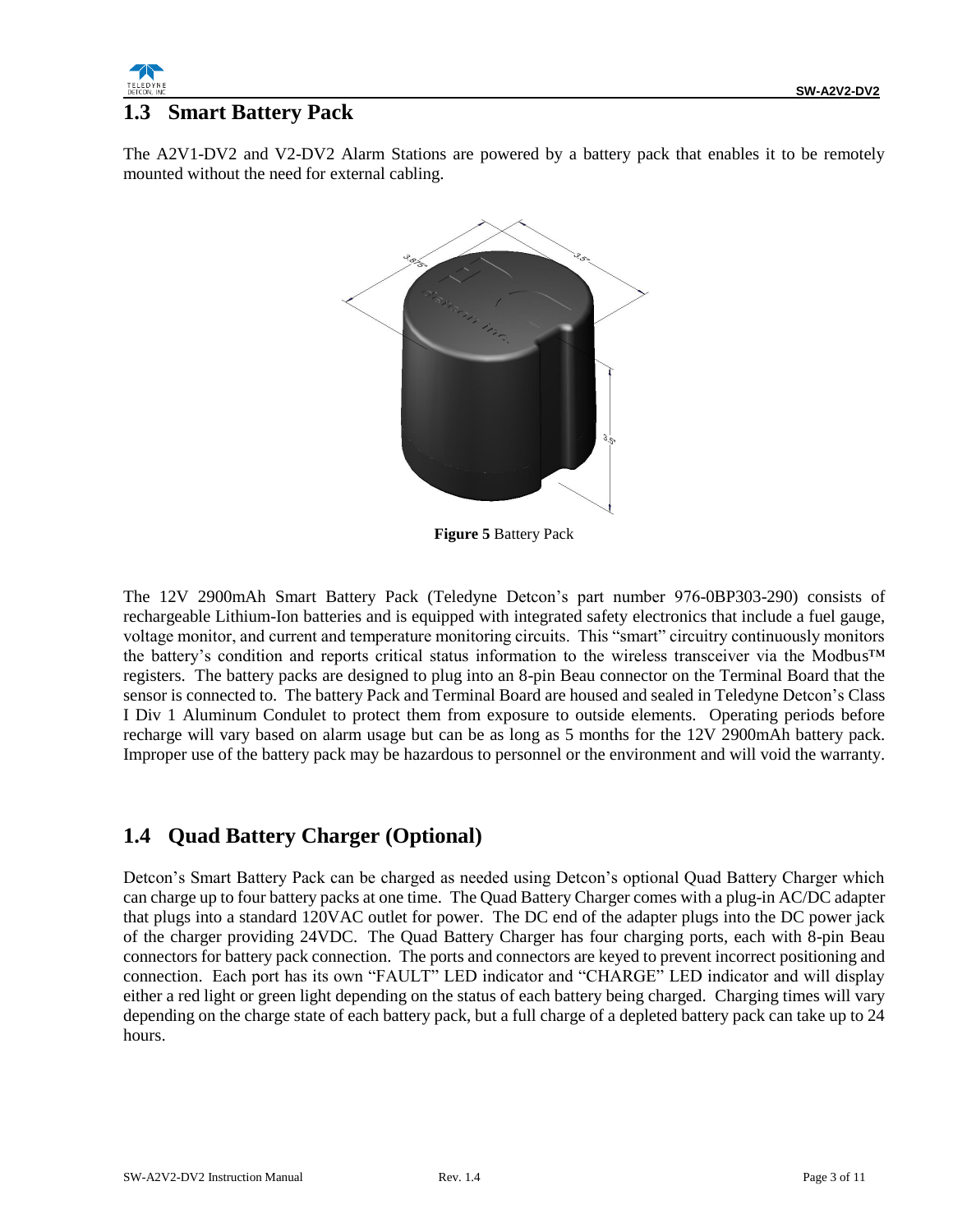



**Figure 6** Quad Battery Charger

<span id="page-7-1"></span>When first powered on and with no battery packs connected to the charger, all the LED indicators on the Quad Charger should be green. When a battery pack is seated into a charging port, the "CHARGE" LED will go from green to red indicating the battery pack is not sufficiently charged. Once fully charged, the LED will go from red to green and the battery pack is ready to be used.

The "Fault" LED should remain green indicating that there are no problems with the battery pack or charging port. If the "Fault" LED turns red with the battery pack connected, then there is a problem or issue with the battery pack and it should not be used and be removed immediately. If the "Fault" LED turns red without a battery pack connected to the charge port, then there is a problem or issue with the port and that port should no longer be used.

Battery packs can remain connected to the charger even after a full charge indication (Green "Charge" LED) is shown due to the protection circuitry of the batter pack which prevents any overcharging issues.

#### <span id="page-7-0"></span>**1.5 RXT Wireless Transceiver**

The wireless function of the alarm station is made possible by Teledyne Detcon's RXT series wireless transceivers. These transceivers transmit signal data such as analog 4-20mA DC or serial Modbus™ and can support up to 32 devices. They operate at 2.4GHz and conform to non-licensed radio frequency appliance usage around the world. Wireless network integrity and security is accomplished using direct sequence spread spectrum wireless mesh technology. Wireless applications can be as simple as a single field device communicating with a host controller or any number of field devices forming a network of subscribers. Every device in the network is capable of functioning as a router and repeater for all other devices in the network. This means that subscribers can "hop" through neighboring devices to communicate with each other thereby widening network access points. This unique and innovative technology is designed to create a robust network that automatically routes around congestion and line-of-sight obstacles while improving throughput as subscriber device density increases.

Refer to the RXT-320 manual for more detailed information.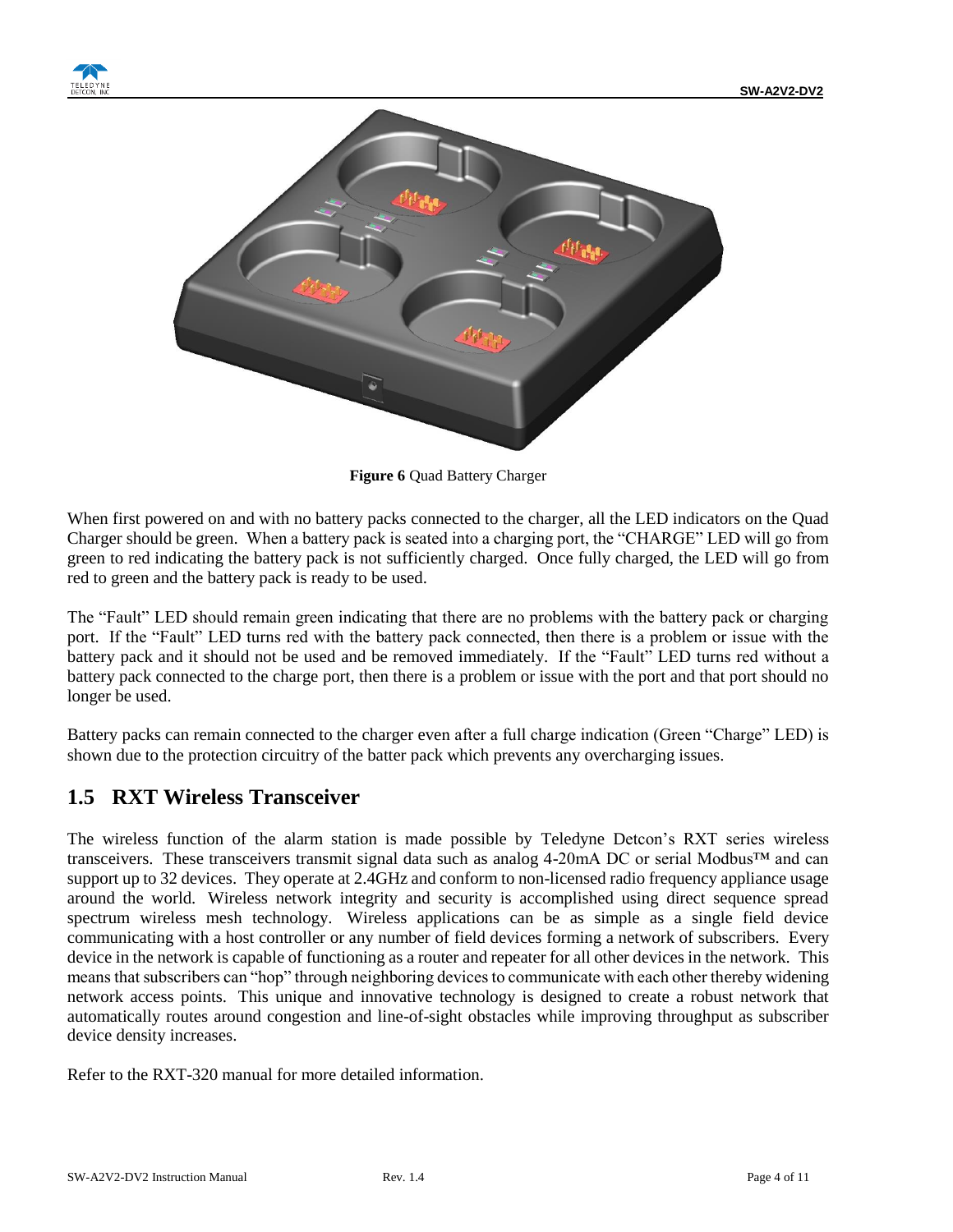

### <span id="page-8-0"></span>**2.0 Installation**

**NOTE:** The wireless alarm station is a precision instrument and care should be taken when handling it.

The Wireless A2V2-DV2 Alarm Station is made to be mounted on a 2" or 3" diameter pipe. Two 3" U-bolts with hardware are provided for mounting. The location for mounting the wireless alarm station should be carefully selected. Occasional access to the unit will be necessary for battery replacement and maintenance.

The unit should be properly grounded according to local electrical codes and specifications. No other wiring is necessary for these units, once the unit has been mounted, install the battery pack and the unit will begin normal operation.



**Figure 7** Dimensional

<span id="page-8-1"></span>With the RXT-320 Transceiver, the Address Switch on the Wireless Interconnect PCA should be set to the correct address for the alarm station. This switch is normally set at the factory. Each Wireless Alarm Interconnect PCA must have a unique Modbus™ address to be recognized on the network. The alarm station address must be in the range of 0x80-0x8F. The dial on the PCA sets the last digit (LSD) of the address, the first digit of the address is fixed at '8' hex. The Modbus™ address of the Interconnect PCA is utilized for monitoring the Battery. For more information refer to the RXT-320 manual.

The A2V2 utilizes two batteries. Both batteries must be the same type. To install the battery packs, insure that the area is de-classified. Remove the cover from the junction boxes. Remove the Battery Cap and install a battery in each junction box. The batteries can only be installed one way, and orientation is mandated by the battery supports and the connector. Insure that the batteries are completely seated and close the retaining lever over the battery until it latches. The unit will power up and begin normal operation. Replace the cover on the junction Boxes and insure that the covers are completely screwed down and secured by the cap-head screw.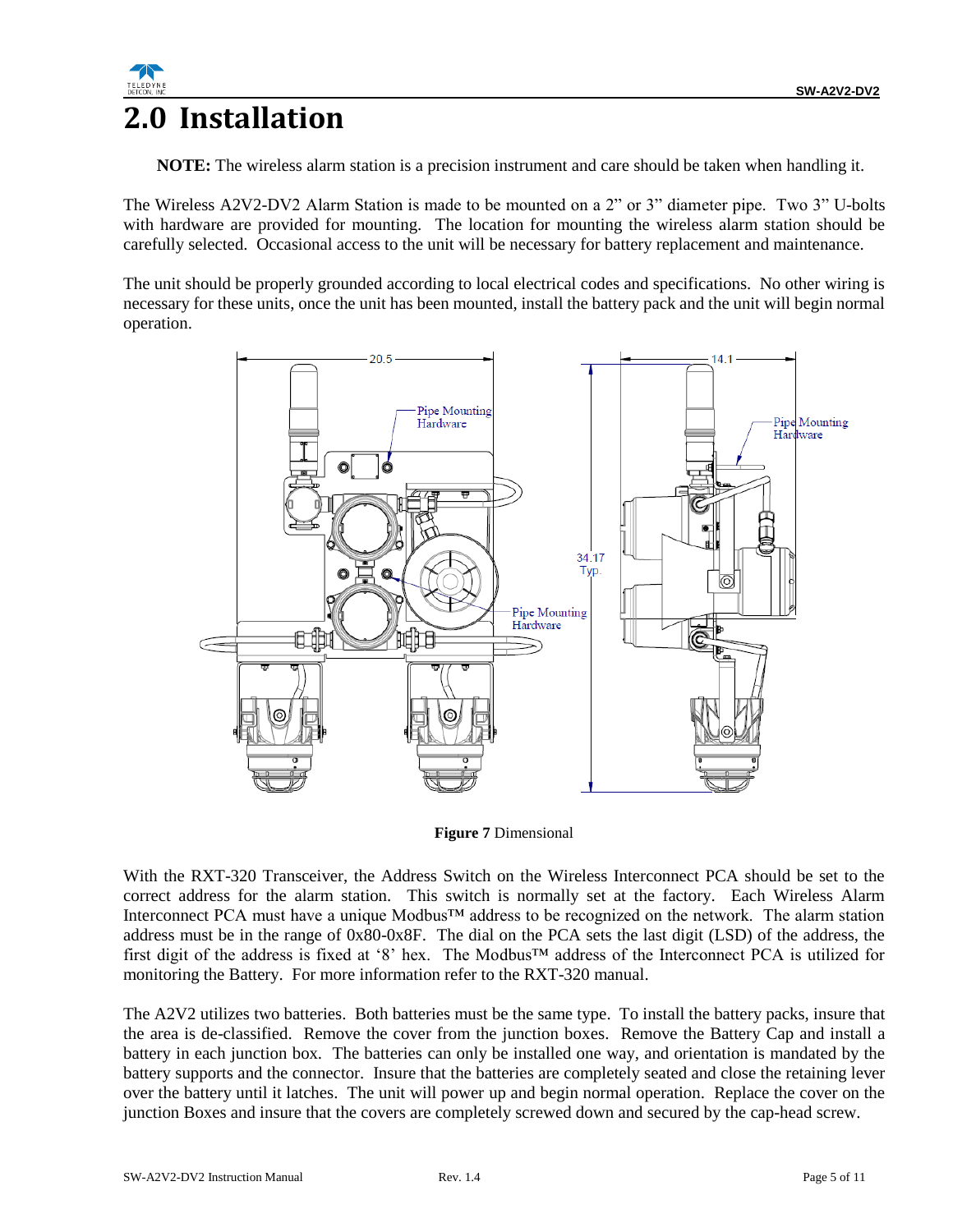



**Figure 8** Unit Wiring

<span id="page-9-0"></span>

*CAUTION:* Explosion Hazard – DO NOT remove or replace lamps or plug-in modules unless power has been disconnected or the area is free of ignitable concentrations.



*CAUTION:* Explosion Hazard – DO NOT disconnect while the circuit is live or unless the area is free of ignitable concentrations.



*CAUTION:* Explosion Hazard – DO NOT connect or disconnect when energized.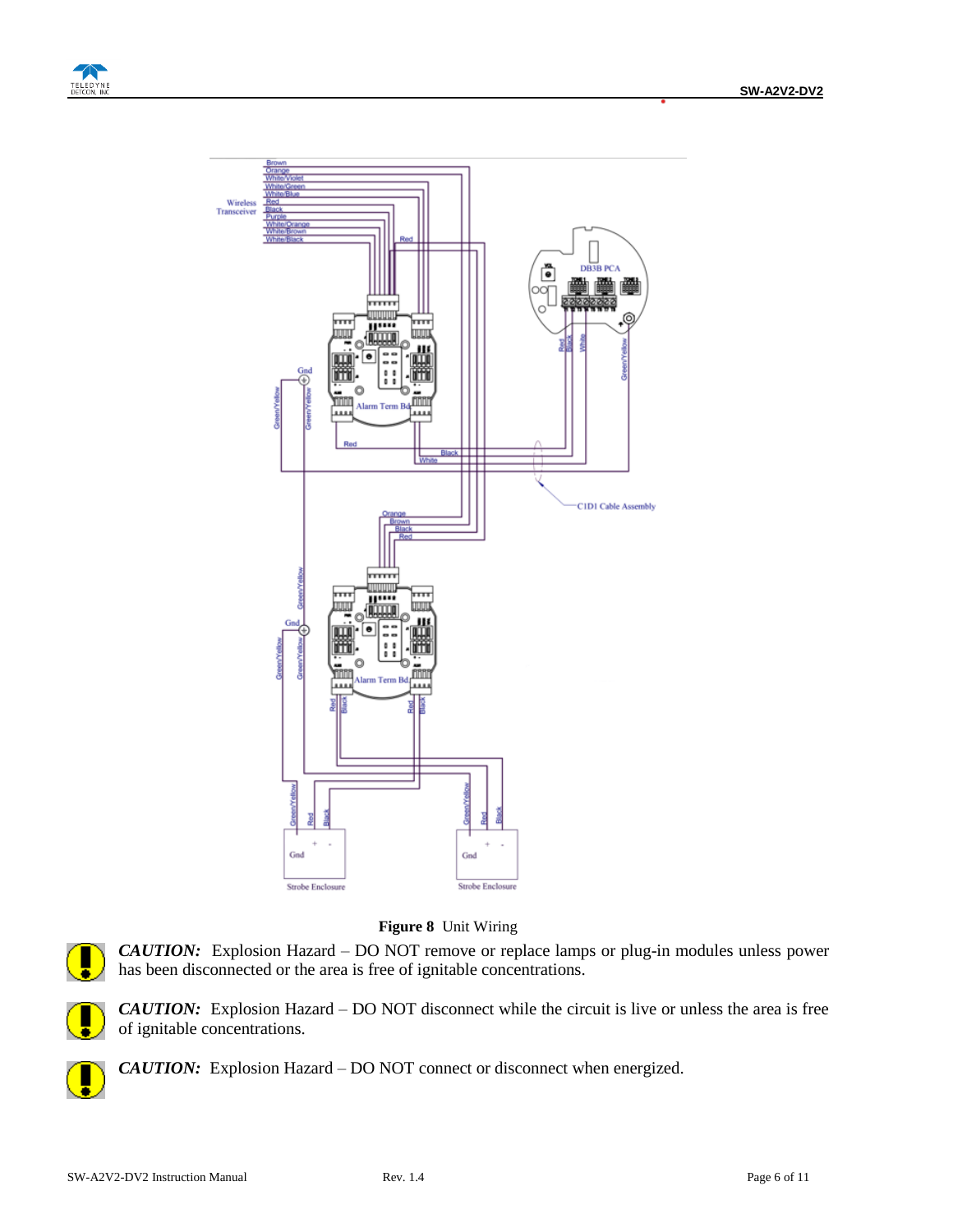

### <span id="page-10-0"></span>**3.0 Operation**

The SW-A2V2-DV2 Wireless Alarm Stations provide two strobes and a dual tone alarm horn. The wireless alarm station is set to respond to alarms from the controlling unit. The controller/wireless network has independent control over the strobes and the Horns, and they will be activated when the appropriate alarm is activated.

### <span id="page-10-1"></span>**3.1 Strobes**

The strobes have 8 built-in light patterns with 3 pattern speeds. The default setting is selection 2 from the Strobe Signals Table below at 60 FPM. To change the pattern selection or pattern rate:

- 1) Loosen the set-screw on the side of the housing (cable entry side) with a 1.5mm hex-key one full turn.
- 2) Remove the lens cover from the housing by turning the cover counter-clockwise. 3 120-degree spaced reliefs are provided for a 3/8" spanner wrench if needed. If the cover will not unscrew, back out the setscrew a few additional turns.
- 3) Loosen the captive Philips screw retaining the printed circuit board.
- 4) Slide out the PCB
- 5) Locate the pattern select DIP switch at SW1 and the adjacent pattern rate potentiometer. "On" is "1".

**Table 1** Strobe Patterns

|                | <b>PATTERN DESCRIPTION</b>                              | <b>SWITCH</b> | <b>PATTERN NAME</b>      |
|----------------|---------------------------------------------------------|---------------|--------------------------|
|                | All five segments active. 100% duty cycle               | 000           | Steady On                |
| 2              | Light flashes at 66% duty cycle. 60/75/90 FPM           | 100           | Flash                    |
| 3              | Light gradually fades on and off. 60/75/90 FPM          | 010           | Swell                    |
| $\overline{4}$ | Three 10ms pulses with 10ms pauses. 60/75/90 FPM        | 110           | <b>Strobe Simulation</b> |
| 5              | Simulated reflector rotate (smooth). 60/75/90 RPM       | 001           | <b>Rotate Clockwise</b>  |
| 6              | Simulated reflector rotate (smooth). 60/75/90 RPM       | 101           | <b>Rotate CCW</b>        |
| $\overline{7}$ | Simulated reflector rotate (smooth). Stop and reverse   | 011           | Half-Rotate "Bounce"     |
|                | at ±90° 60/75/90 RPM                                    |               |                          |
| 8              | Simulated dual light source reflector rotate (pinwheel) | 111           | Dual Rotate CW           |
|                | 60/75/90 RPM                                            |               |                          |



**Figure 9** Flash Pattern Rate Configuration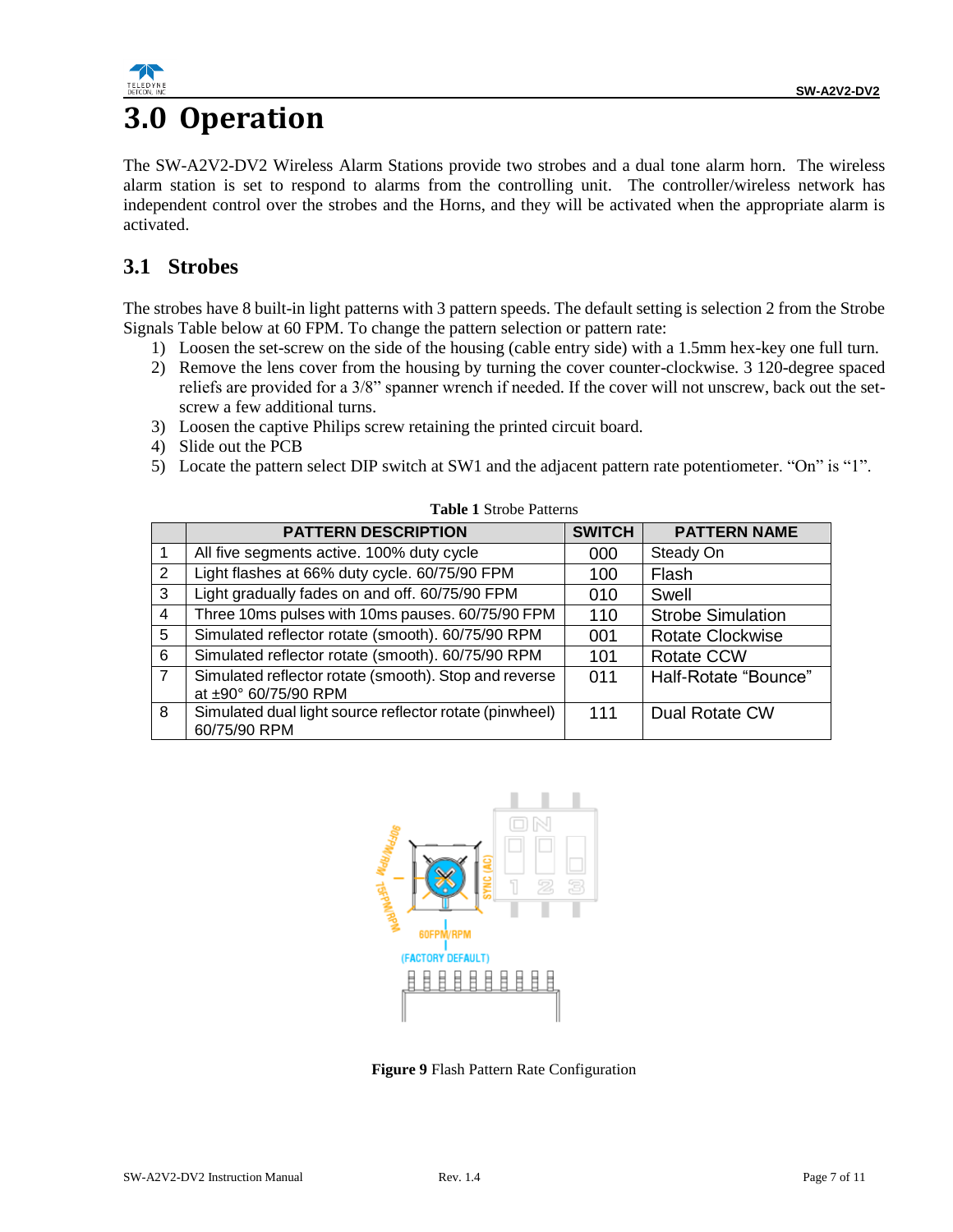#### <span id="page-11-0"></span>**3.2 Horn**

The horn has up to 32 possible tone settings for use in different configurations. The default tone settings of the horn are factory set. To change the tone settings of the horn, remove the rear cover from the horn, and set the dip switches on the PCA according to the Sound Signals Table (Tone 3 is not used in this configuration). The unit utilizes Tones 1 and 2, and the dip switches for Tone 1 and 2 should be set appropriately. The default setting for TONE 1 is selection 7 (11001), and the default setting for TONE 2 is selection 3 (11101) from the Sound Signals Table.

|                 | <b>Lable</b> $\mu$ bound bignals      |               |                         |  |  |  |
|-----------------|---------------------------------------|---------------|-------------------------|--|--|--|
|                 | <b>TONE FREQ/DESCRIPTION</b>          | <b>SWITCH</b> | <b>TONE</b>             |  |  |  |
| $\mathbf{1}$    | Alt Tones 800/970 Hz at 1/4 sec       | 11111         |                         |  |  |  |
| $\overline{2}$  | Sweeping 800/970 Hz at 7Hz            | 11110         | Fast Sweep (LF)         |  |  |  |
| 3               | Sweeping 800/1000 Hz at 1 Hz          | 11101         | Med Sweep (LF)          |  |  |  |
| $\overline{4}$  | Continuous at 2850 Hz                 | 11100         |                         |  |  |  |
| 5               | Sweeping 2400-2850 Hz at 7 Hz         | 11011         | <b>Fast Sweep</b>       |  |  |  |
| 6               | Sweeping 2400-2850 Hz at 1 Hz         | 11010         |                         |  |  |  |
| $\overline{7}$  | Slow Whoop                            | 11001         | Slow Whoop              |  |  |  |
| 8               | Sweep 1200-500 Hz at 1 Hz             | 11000         | Din Tone                |  |  |  |
| 9               | Alt. Tones 2400/2850 Hz at 2 Hz       | 10111         |                         |  |  |  |
| 10              | Int. Tone of 970 Hz at 1 Hz           | 10110         | Back-Up Alarm (LF)      |  |  |  |
| 11              | Alt. Tones 800/970 Hz at 7/8 Hz       | 10101         |                         |  |  |  |
| 12              | Int. Tone at 2850 Hz at 1Hz           | 10100         | Back Up Alarm (HF)      |  |  |  |
| 13              | 970Hz at 1/4 sec on 1 sec off         | 10011         |                         |  |  |  |
| 14              | Continuous at 970 Hz                  | 10010         |                         |  |  |  |
| 15              | 554Hz for 100ms / 440 Hz for 400ms    | 10001         | French Fire Sound       |  |  |  |
| 16              | Int. 660 Hz 150 ms on 150 ms off      | 10000         | Swedish Fire Alarm      |  |  |  |
| 17              | Int. 660 Hz 1.8 sec on 1.8 sec off    | 01111         | Swedish Fire Alarm      |  |  |  |
| 18              | Int. 660 Hz 6.5 sec on 13 sec off     | 01110         | Swedish Fire Alarm      |  |  |  |
| 19              | Continuous 660 Hz                     | 01101         | Swedish Fire Alarm      |  |  |  |
| 20              | Alt 554/440 Hz at 1 Hz                | 01100         | Swedish Fire Alarm      |  |  |  |
| 21              | Int. 660 Hz at 7/8 Hz                 | 01011         | Swedish Fire Alarm      |  |  |  |
| 22              | Int. 2850 Hz 150 ms on 100 ms off     | 01010         | <b>Pelican Crossing</b> |  |  |  |
| 23              | Sweep 800-970 Hz at 50 Hz             | 01001         | Low Freq. Buzz          |  |  |  |
| 24              | Sweep 2400-2850 Hz at 50 Hz           | 01000         | High Freq. Buzz         |  |  |  |
| $\overline{25}$ | 3 970Hz pulses 0.5on/0.5off, 1.5 off  | 00111         |                         |  |  |  |
| 26              | 3 2850Hz pulses 0.5on/0.5off, 1.5 off | 00110         |                         |  |  |  |
| 27              | Int. 3100 Hz 0.32s on / 0.68s off     | 00101         |                         |  |  |  |
| 28              | Spare/Customer Tone                   | 00100         |                         |  |  |  |
| $\overline{29}$ | Spare/Customer Tone                   | 00011         |                         |  |  |  |
| 30              | Spare/Customer Tone                   | 00010         |                         |  |  |  |
| 31              | Spare/Customer Tone                   | 00001         |                         |  |  |  |
| 32              | Spare/Customer Tone                   | 00000         |                         |  |  |  |

**Table 2** Sound Signals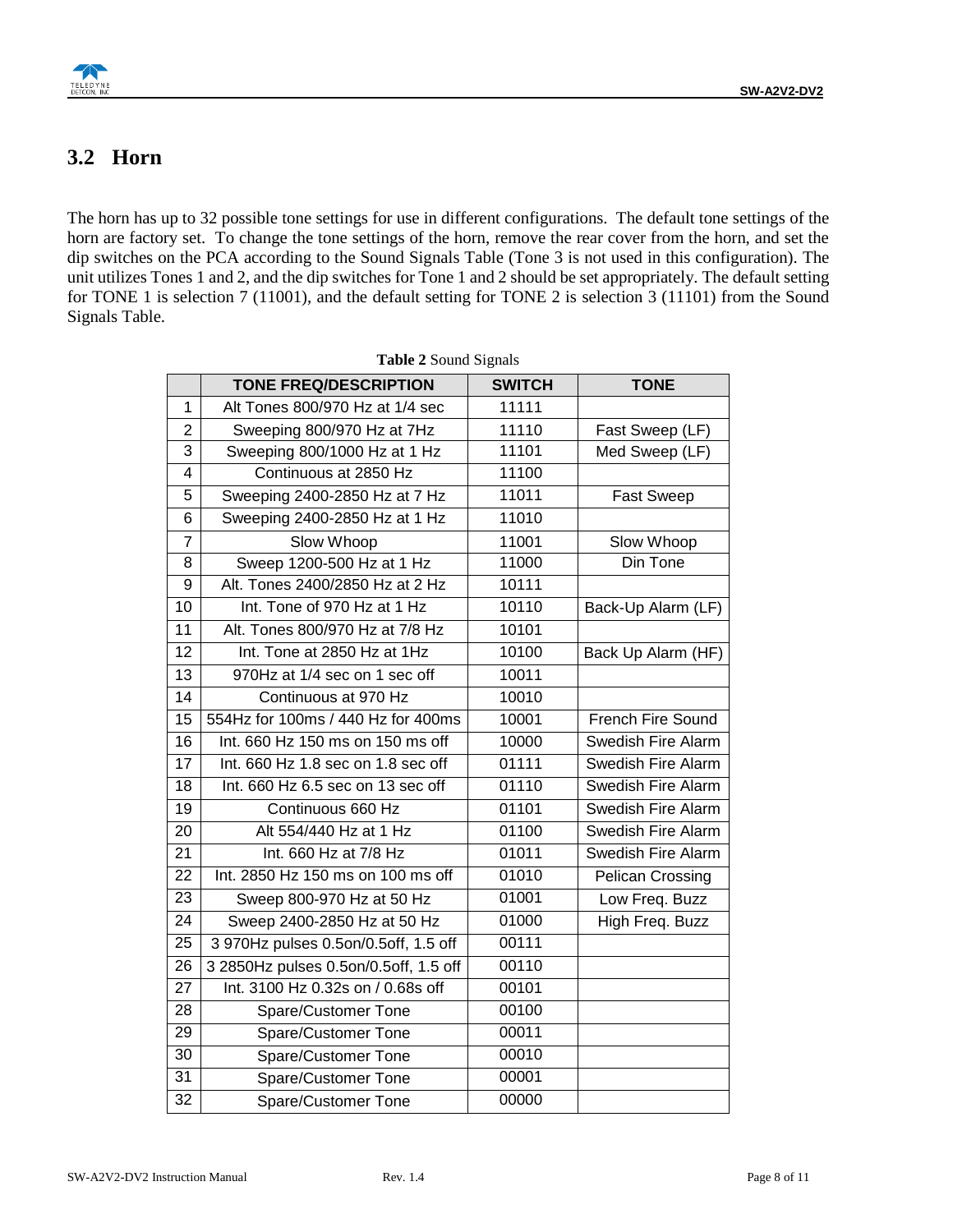

### <span id="page-12-0"></span>**4.0 Service and Maintenance**

Visual Inspection

The Alarm Unit should be inspected annually:

- Inspect the unit for signs of corrosion, pitting, and water damage.
- Inspect the inside of the Junction  $Box(s)$  for signs of water accumulation and/or signs of corrosion.
- Check internal wiring to ensure there are no loose or pinched wires and all connections are clean and tight.

#### Condensation Prevention Packet

A moisture condensation packet should be installed in every explosion proof Junction Box. The moisture condensation prevention packet will prevent the internal volume of the J-Box from condensing and accumulating moisture due to day-night humidity changes. This packet provides a critical function and should be replaced annually. Detcon's PN is 960-202200-000.



*CAUTION:* Explosion Hazard – DO NOT remove or replace lamps or plug-in modules unless power has been disconnected or the area is free of ignitable concentrations.



*CAUTION:* Explosion Hazard – DO NOT disconnect while the circuit is live or unless the area is free of ignitable concentrations.



*CAUTION:* Explosion Hazard – DO NOT connect or disconnect when energized.

#### <span id="page-12-1"></span>**4.1 Replacement of the battery pack**

The Controller incorporates a 'LOW BAT' (low battery) fault message which will appear on the controllers display for the associated alarm unit. This fault will appear when the battery voltage or the 'state of charge' drops below a preset threshold. Refer to the controller manual for more information.

**NOTE** The safety approvals require removing the alarm unit to a non-hazardous area before installing or changing out the batteries or battery pack.

- 1. Remove the cover from the Junction-box.
- 2. Unscrew battery bracket lid and swing the lid away from the battery pack.
- 3. Remove the battery pack from the Junction-box and replace with new battery pack.
- 4. Swing the lid back over the battery pack and re-tighten screws in battery bracket lid.
- 5. Replace the cover on the Junction-box.



*CAUTION:* Explosion Hazard – Batteries must ONLY be changed in an area free of ignitable concentrations.



*CAUTION:* Explosion Hazard – Batteries must ONLY be recharged in an area free of ignitable concentrations.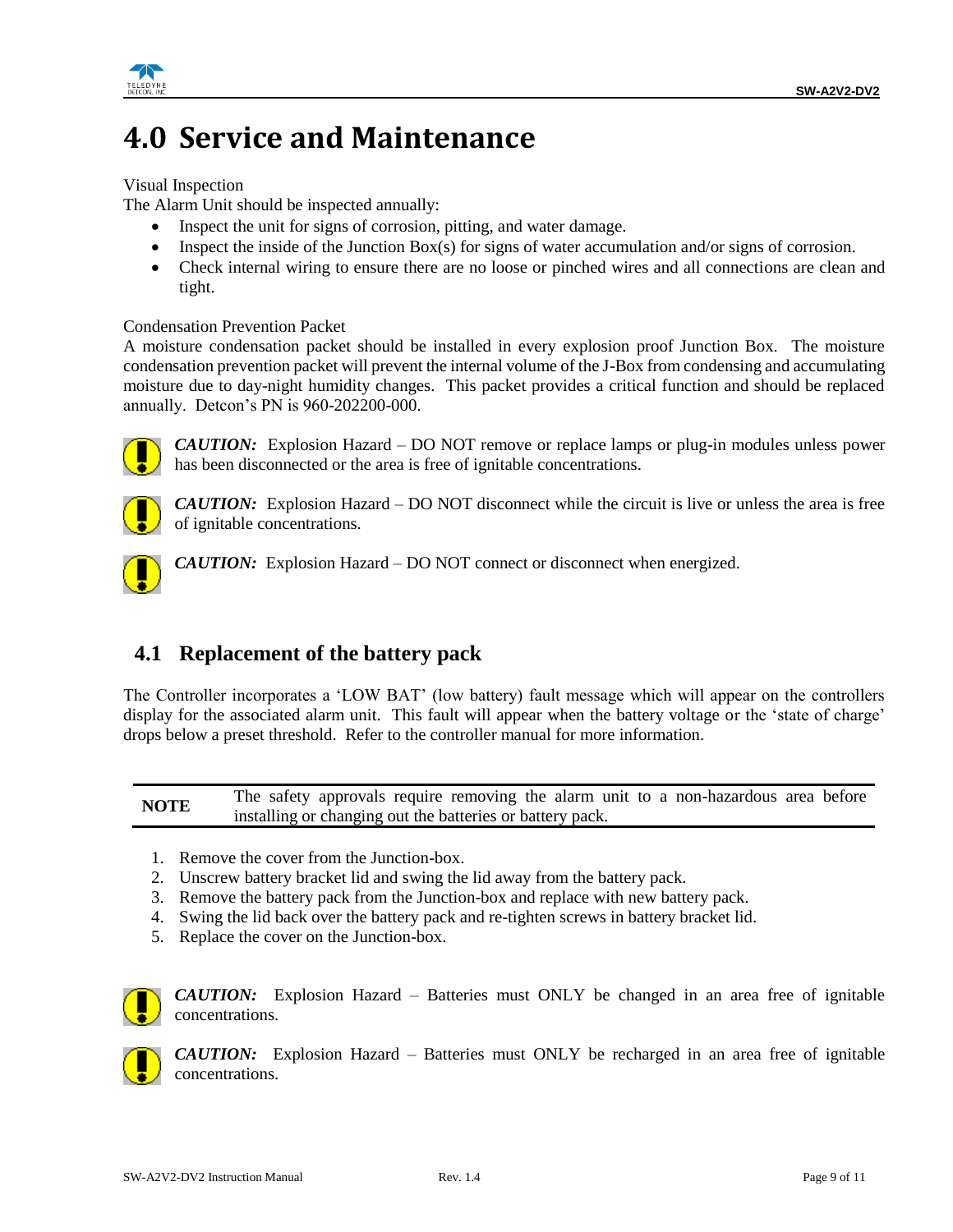

# <span id="page-13-0"></span>**5.0 Parts List**

| <b>Detcon Part #</b> | <b>Description</b>                                                                 |
|----------------------|------------------------------------------------------------------------------------|
| 354-GLE6x6-024       | 24 VDC Strobe, Ext Ground (x represents color of lamp)                             |
|                      | Strobe colors: Red (2), Amber (4), Green (5), Blue (6), Magenta (7), and Clear (9) |
| 356-DB3007-024       | Model DB3B Horn                                                                    |
| 500-005146-000       | 24V Wireless Alarm Interconnect PCA                                                |
| 976-000320-316       | RXT-320 Wireless Transceiver                                                       |
| 976-0BP303-290       | 12VDC. 2900mAh Battery Pack                                                        |
|                      |                                                                                    |

**NOTE:** Battery Packs are specific to units, when replacing battery packs replace *only* with the same type.

## <span id="page-13-1"></span>**6.0 Specifications**

| <b>Input Voltage:</b>             | <b>Battery</b>                                                            |
|-----------------------------------|---------------------------------------------------------------------------|
| Current:                          | N/A                                                                       |
| Mount:                            | Wall Mount or $2\text{--}3$ " Pipe Mount                                  |
| <b>Environment Rating:</b>        | Designed to meet NEMA 4 specifications                                    |
| Area Classification:              | Designed for use in C1D2 Groups C, D locations                            |
| <b>Ambient Temperature Range:</b> | -20 $\rm{^{\circ}C}$ to 60 $\rm{^{\circ}C}$ (rechargeable battery pack)   |
| Dimensions:                       | 34.17"H X 20.5" W X 14.1" D                                               |
| Weight:                           | 181bs approx.                                                             |
| Dome Colors:                      | Amber, Blue, Clear, Green, Magenta and Red                                |
| Light Source/Lamp Style:          | LED.                                                                      |
| Lamp Life:                        | 60,000 Hours                                                              |
| Flash Rate/Minute:                | 60 default – adjustable $60/75/90$                                        |
| Sound Output:                     | Up to $125dB(A)$ @ 1 meter (Tone dependent)                               |
| Duty Cycle                        | Not rated for continuous duty (5-minute duty cycle)                       |
| <b>Electrical Classification:</b> | Class I Division 2 Groups C, D T4 Tamb -20 $\degree$ C to +40 $\degree$ C |